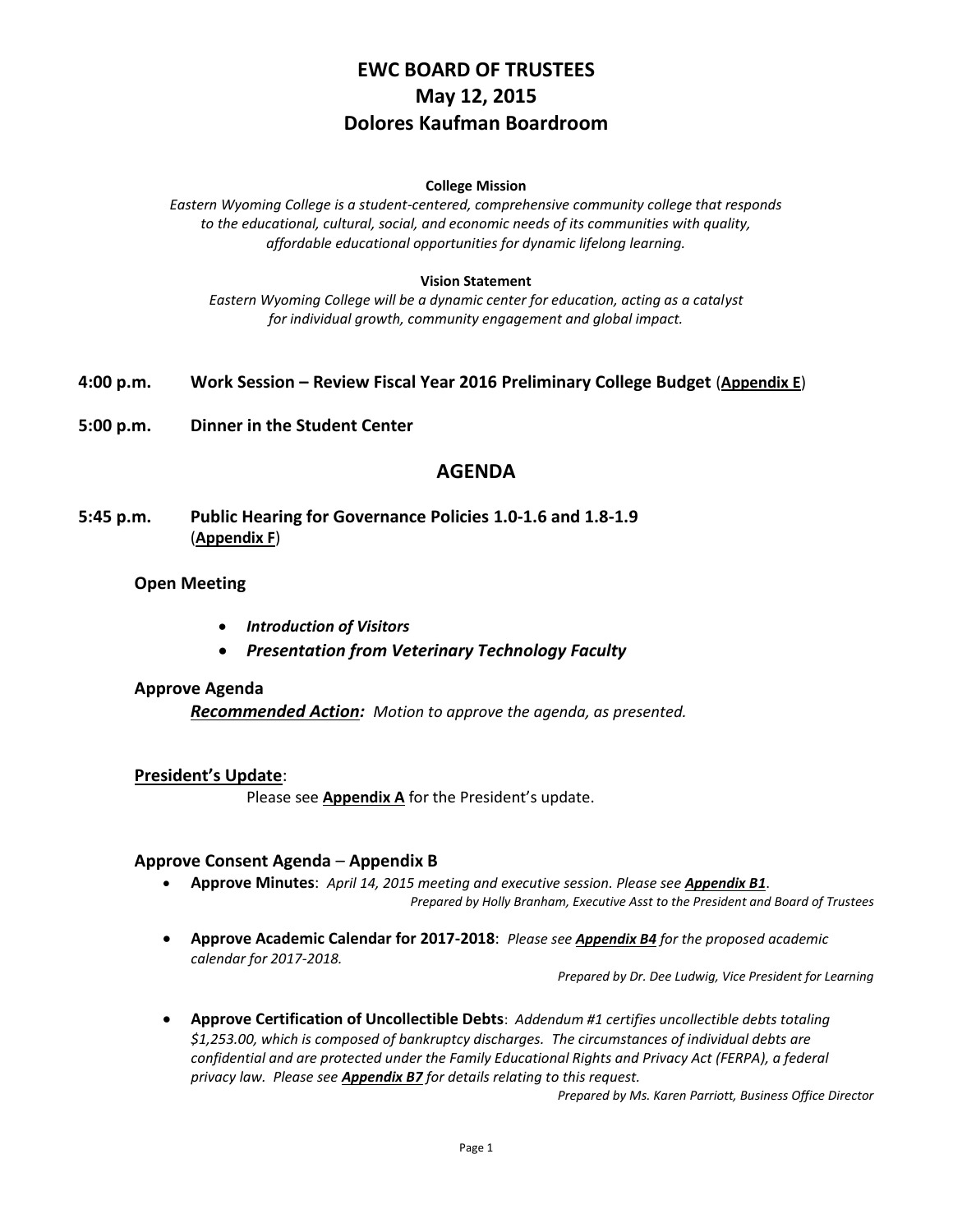**Approve Request to Schedule Public Hearing for Renewal of the Optional Mill Levy for FY 2016 and FY 2017**: *Please see Appendix B10 for details.*

*Presented by Mr. Ron Laher, Vice President for Administrative Services*

 **Approve Request for June Public Hearing on Final Budget for FY-2015***: Pursuant to W.S. 16-4-112, a public hearing will be held on Tuesday, June 30, 2015 at 10:30 a.m. on EWC's main campus in the Dolores Kaufman Boardroom, Room 274, of the Eastern Wyoming College Tebbet Classroom Building, for the purpose of soliciting public comments on proposed transfers of unexpended and unencumbered appropriations within the Current, Endowment, and Plant Funds for the fiscal year ending June 30, 2015. Please see Appendix B11 for details.*

*Presented by Mr. Ron Laher, Vice President for Administrative Services*

 **Approve Change Order #8 to the Lancer Hall Additions Project:** *We are requesting approval from the Board of Trustees to proceed with Change Order #8 to the Lancer Hall Additions project in the amount of \$4,306. Please see Appendix B12 for the details of the change order.*

*Prepared by Mr. Keith Jarvis, Director for Physical Plant and Mr. Clyde Woods, Director for Procurement and Contracts*

 **Ratify Amendment One to Contract Between Wyoming Office of Tourism and Eastern Wyoming College***: The purpose of the Amendment is to add \$7,500 to the existing Contract for scholarship purposes. Please see Appendix B13 for further details.*

> *Trustees, please feel free to contact Dr. Patterson prior to the board meeting regarding any questions you may have concerning the consent agenda.*

#### *Recommended Action: Motion to approve the consent agenda, as presented.*

### **Action Items**

#### **Approve Financial Report**

Please see **Appendix C** for the written financial report and the construction projects update.

*Prepared by Mr. Ron Laher, Vice President for Administrative Services*

#### *Recommended Action: Motion to approve the financial report, as presented.*

## **Approve the Appointment of Dr. Michelle Landa to the Position of Vice President for Academic Services**

Michelle is currently the Director of Institutional Effectiveness at Treasure Valley Community College in Ontario, Oregon. TVCC is a Community College offering 44 majors and 54 technical career programs. Michelle has also worked for the College of Western Idaho as the Institutional Effectiveness Director. Mrs. Landa has served as the Dean of Instruction, Student Services, Institutional Effectiveness at Brown Mackie College in Boise. Michelle has also worked as a Professional Consultant for EBS where a database was developed to assist higher education. Michelle received her Ed.D from Argosy University, Master of Art's Degree from Seton Hall University and her Bachelor of Arts' from California State University. She has also taught communications at the College of Western Idaho, Bakersfield College and Taft Colleges. Michelle brings with her a strong background in management of instruction and data collection. We request the Board approve her appointment.

*Prepared by Mr. Stuart Nelson, Director of Human Resources*

*Recommended Action: Motion to approve the appointment of Dr. Michelle Landa to the position of Vice President for Academic Services, as presented.*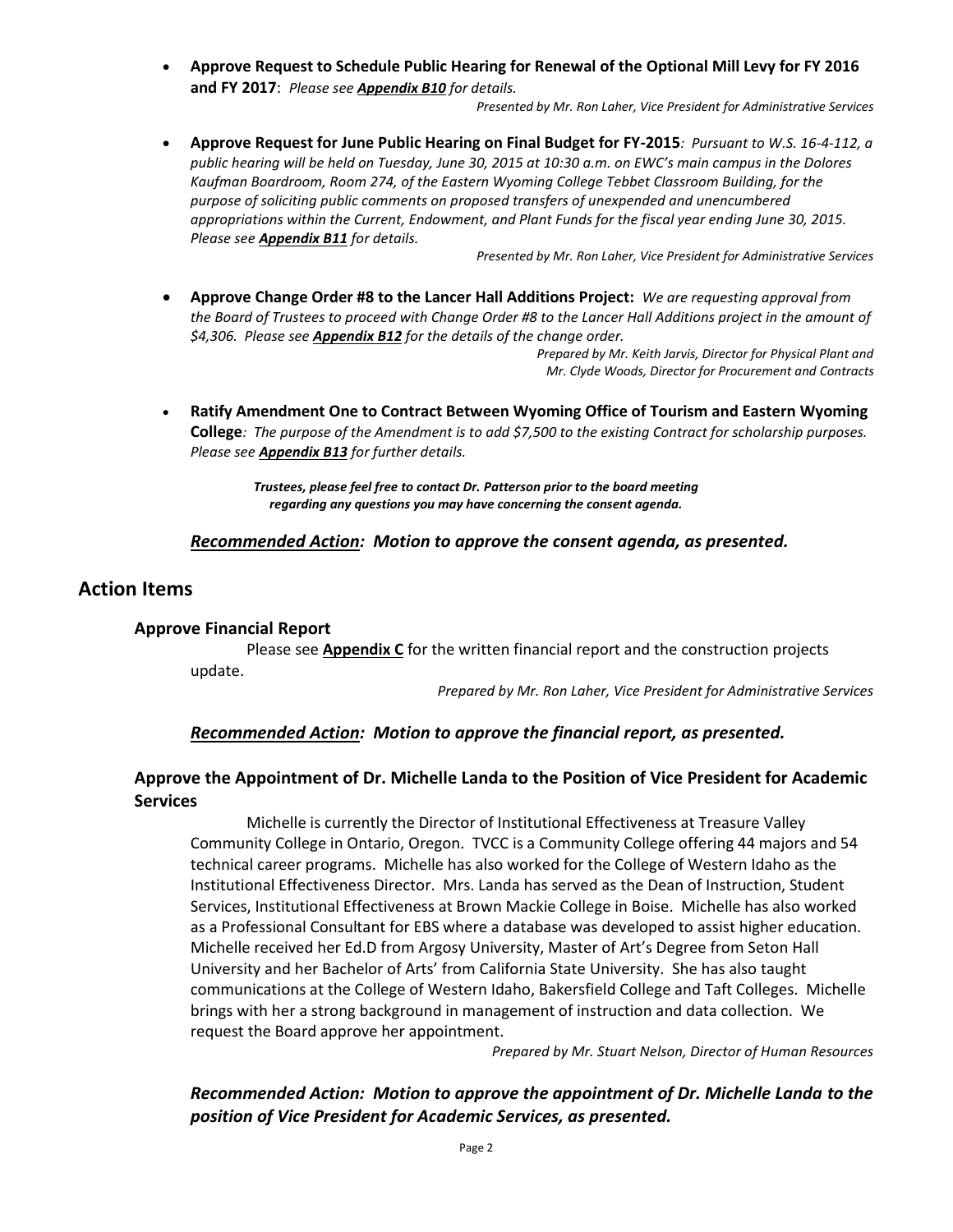### **Approve Compensation Cost Adjustments for Fiscal Year 2016**

Please refer to recommendations 1 through 3 in **Appendix D**.

*Prepared by Mr. Stuart Nelson, Director of Human Resources and Mr. Ron Laher, Vice President for Administrative Services*

## *Recommended Action: Motion to approve the fiscal year 2016 compensation cost adjustments, as presented*.

### **Approve Fiscal Year 2016 Preliminary College Budget**

Please see **Appendix E** for the FY-2016 Preliminary Budget. *Prepared by Mr. Ron Laher, Vice President for Administrative Services*

### *Recommended Action: Motion to approve the FY-2016 Preliminary College Budget, as presented.*

### **Approve on Final Reading the Revisions to Governance Policies 1.0-1.6 and 1.8-1.9**

We are requesting the Trustees approve on final reading the revisions to Governance Policies 1.0-1.6 and 1.8-1.9. The policies can be found in **Appendix F**. *Prepared by Holly Branham, Executive Assistant to the President/Board of Trustees*

## *Recommended Action: Motion to approve on final reading the revisions to Governance Policies 1.0-1.6 and 1.8-1.9, as presented.*

## **Approve Removing Old Douglas Building from Service and Transferring Ownership to Converse County School District No. 1**

As the new facility in Douglas has been completed, EWC is ready to transfer ownership of the North Grade School back to Converse Co. School District No. 1. Our legal counsel is recommending that EWC execute a quitclaim deed for the property to memorialize the event (see **Appendix G**). The property ownership would automatically revert to the District if it is not used for educational purposes for a period of six months. The legal description of the property in "Exhibit A" is being prepared for the deed by BenchMark of Torrington. We extend our great appreciation to Converse Co. School District for allowing us to use the property for these past many years since 1991, which has been instrumental in our ability to offer instructional programs in Douglas, and we recommend that the building be removed from active service and ownership transferred as outlined above.

*Prepared by Mr. Ron Laher, Vice President for Administrative Services*

## *Recommended Action: Motion to approve removing the old Douglas Building from service and transferring ownership to Converse County School District No. 1, as presented.*

#### **Approve ATEC Revenue Recapture Plan for Wyoming Business Council Grant/Loan Application**

We are recommending that the Board discuss and approve the revenue recapture plan shown in **Appendix H**, along with any such modifications that will enhance or strengthen the acceptance of the plan by the Wyoming Business Council. Additional relevant information will be presented at the Board meeting. This plan makes EWC responsible for monitoring and devising appropriate financial records to track revenue that the ATEC may generate. The plan covers a five year timeframe.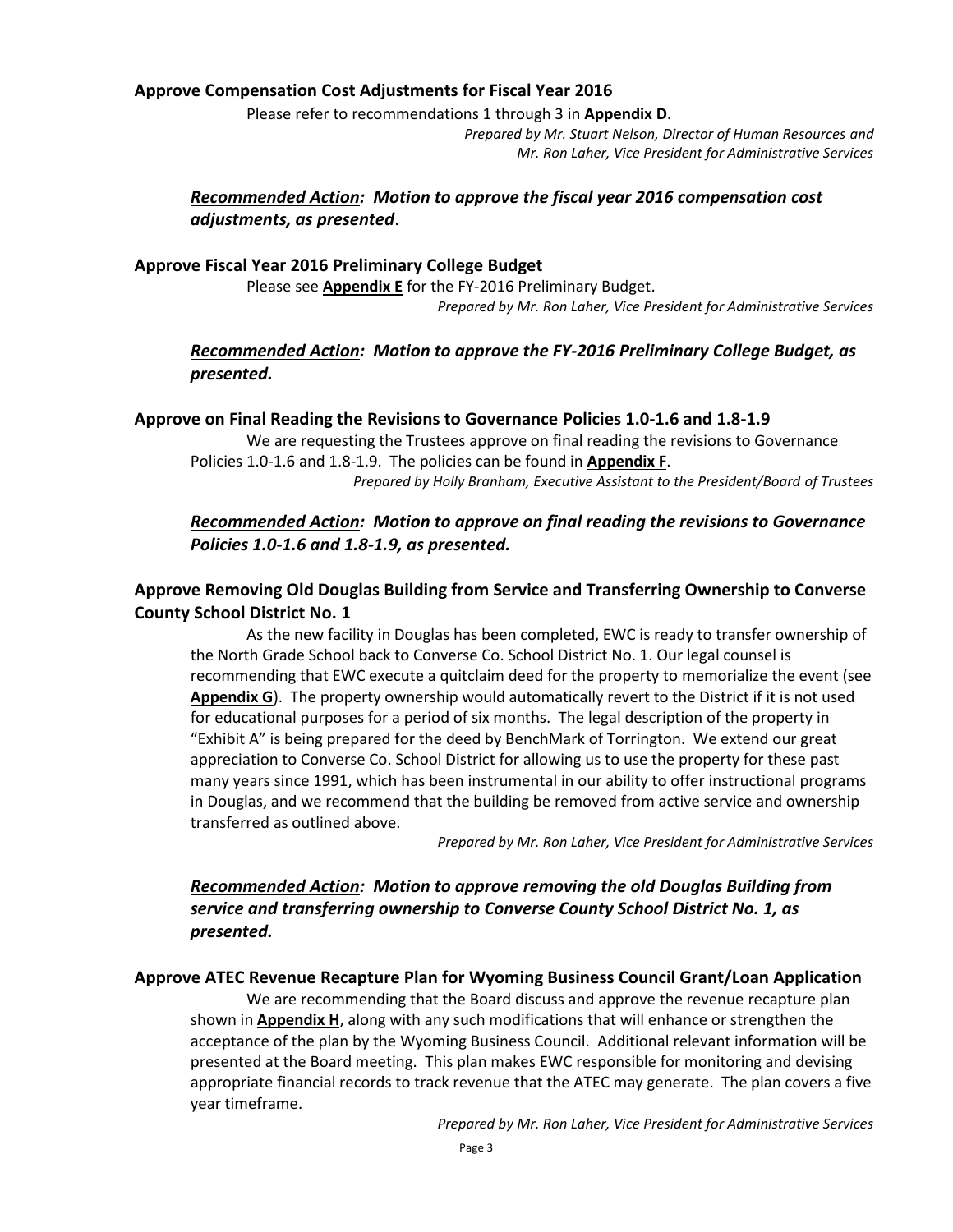## **INFORMATION ITEMS**

**Institutional Development Update**:

Please see **Appendix I** for the Institutional Development update. *Prepared by Mr. Oliver Sundby, Director of Institutional Development*

### **Learning Update**:

Please see **Appendix J** for the Learning update.

*Prepared by Dr. Dee Ludwig, Vice President for Learning*

- o **Spring 2015 Integrated Postsecondary Education Data Systems (IPEDS) Collection Information**: Please see **Appendix K** for details of the IPEDS report. *Prepared by Ms. Kimberly Russell, Director of Institutional Research*
- o **Higher Learning Commission Update**: Please see **Appendix L** for the HLC update. *Prepared by Ms. Kimberly Russell, Director of Institutional Research*

### **Staff Alliance Update**:

The Staff Alliance regularly scheduled meeting was held on April 15, 2015. Items discussed included the proposed summer work hours' schedule, which was presented to Dr. Patterson and the Leadership Team; the proposed changes to the Donated Health/Wellness days administrative rule and will be presented to Dr. Patterson and the Leadership Team; the Faculty and Staff Health & Wellness Exercise Challenge, which Mai Lee Olsen prepared and presented to the Leadership Team, where it was very well received. Julie Sherbeyn gave a presentation for the March of Dimes Rally.

The next meeting of the Staff Alliance is scheduled for May 13, 2015 at 3:00 PM. *Prepared by Mr. Clyde Woods, Staff Alliance Chair*

### **Student Services Update**:

Please see **Appendix M** for the Student Services update.

*Prepared by Dr. Rex Cogdill, Vice President for Student Services*

### **Faculty Senate Update**:

The faculty senate successfully completed two fundraising campaigns to raise funds for an end-of-the-year party for faculty and staff, and to congratulate retiring faculty members with a small token of gratitude.

Elections were held on Thursday, April  $30<sup>th</sup>$  for senators whose terms have expired. New and returning senators will meet and elect officers during in-service on Monday, May  $11^{\text{th}}$ . *Prepared by Mr. Ray Dewitt, Faculty Senate President*

#### **Human Resources Update**:

The committee is screening Chemistry Instructor applications. Interviews will be either this week or next. Have received about 18 applications. Interviewed Michelle Landa and offered her the position of Vice President for Academic Services. We are excited to have Michelle coming on board July  $1^{st}$ . Contracts and Letters of Appointment have been sent to all employees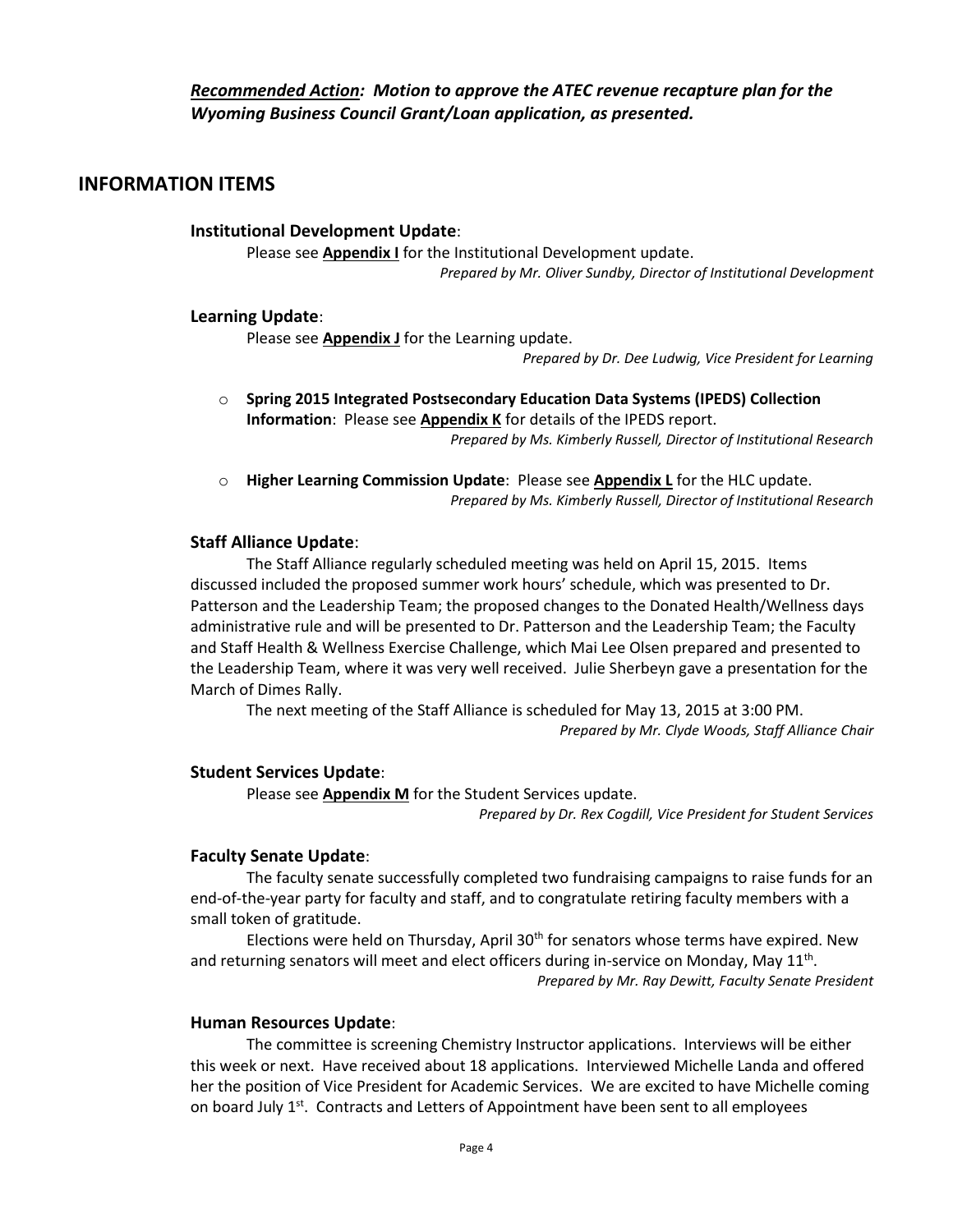returning next year. HR Directors are gathering and submitting data to the Vice Presidents of Administrative Services to assist with a salary study for the legislature. *Prepared by Mr. Stuart Nelson, Director of Human Resources*

## **Trustee Topics**

WACCT Executive Director -- Mike Varney

## **Executive Session – Personnel**

*Recommended Action: Motion to adjourn to executive session to discuss personnel.*

**Adjournment**